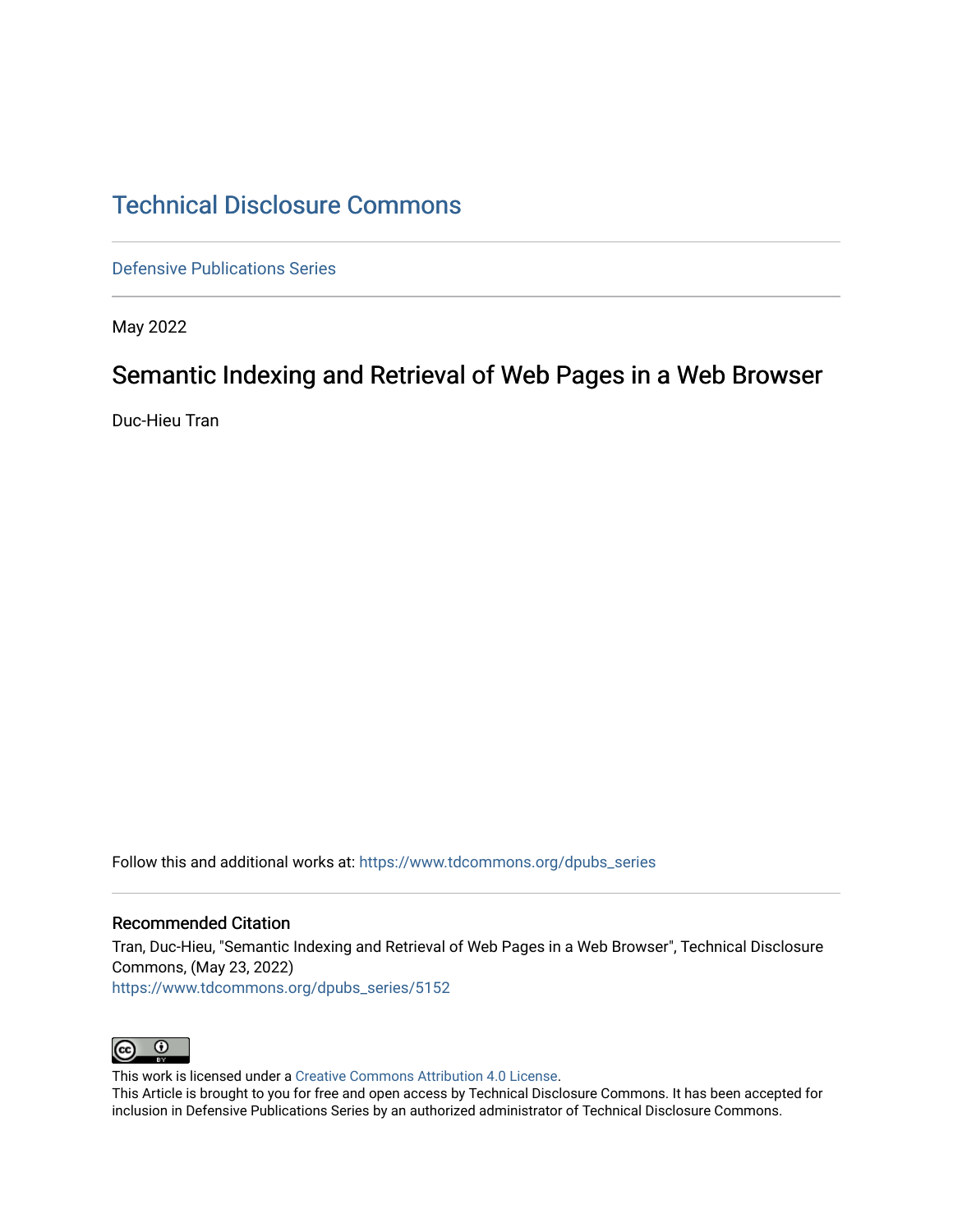## **Semantic Indexing and Retrieval of Web Pages in a Web Browser** ABSTRACT

This disclosure describes techniques for semantic indexing and retrieval of web pages. Per techniques of this disclosure, a web browser includes a semantic bookmark system that indexes the web page content and enables subsequent retrieval of the web page via a semantic search. A content extraction model is applied to extract the content of a web page that is bookmarked. The extracted content is semantically indexed, linked with the corresponding uniform record locator (URL), and stored. During web page content retrieval, bookmarks corresponding to a user search query are retrieved and provided to the user. Semantic indexing and retrieval enables users to retrieve a web page that includes content semantically linked to the search query, even when the query does not contain words that are explicitly included in the title or content of the web page.

#### KEYWORDS

- Web browser
- Bookmark
- Semantic search
- Content retrieval
- Favorites

### **BACKGROUND**

Web browsers include a bookmarking feature that lets users bookmark webpages of interest for subsequent access, reference, and/or retrieval. Most implementations of the bookmark feature utilize the page title for indexing and for displaying a list of previously saved bookmarks to the user. Subsequent retrieval of the web page by the user requires the user to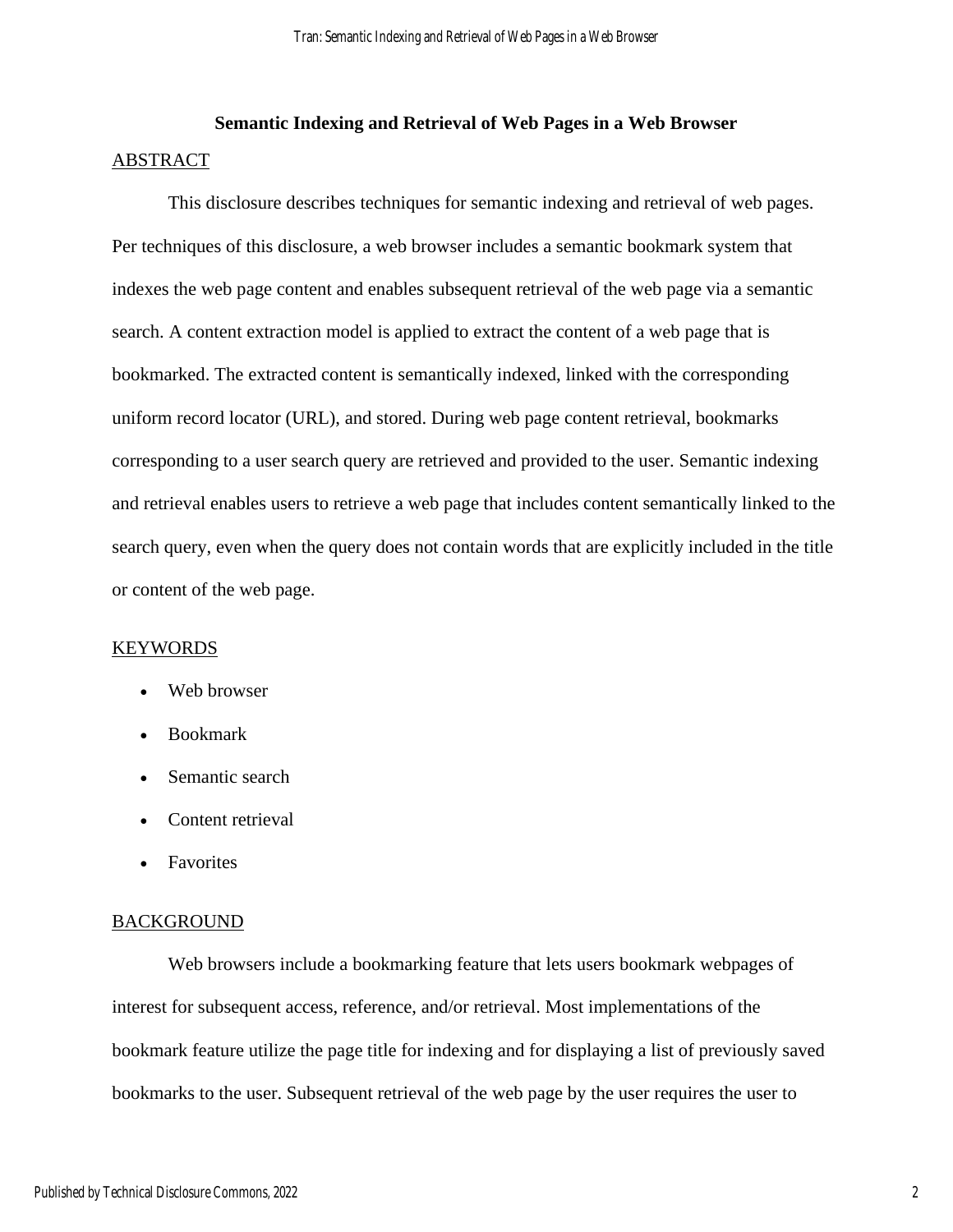either scroll through their saved bookmarks or remember at least some of the exact words in the page title.

## DESCRIPTION

This disclosure describes techniques for semantic indexing and retrieval of web pages. Per techniques of this disclosure, a browser includes a bookmark feature (semantic bookmark system) that indexes the web page content semantically and enables subsequent retrieval of the web page via a semantic search.



**Fig. 1: Semantic indexing and retrieval of web pages**

Fig. 1 depicts an example of semantic indexing and retrieval of web pages, per techniques of this disclosure. Fig. 1(a) depicts a web browser (102) that is currently displaying a web page (104). The user is provided with the ability to bookmark (106) the web page for subsequent retrieval using a bookmark (or favorites) feature built into the browser.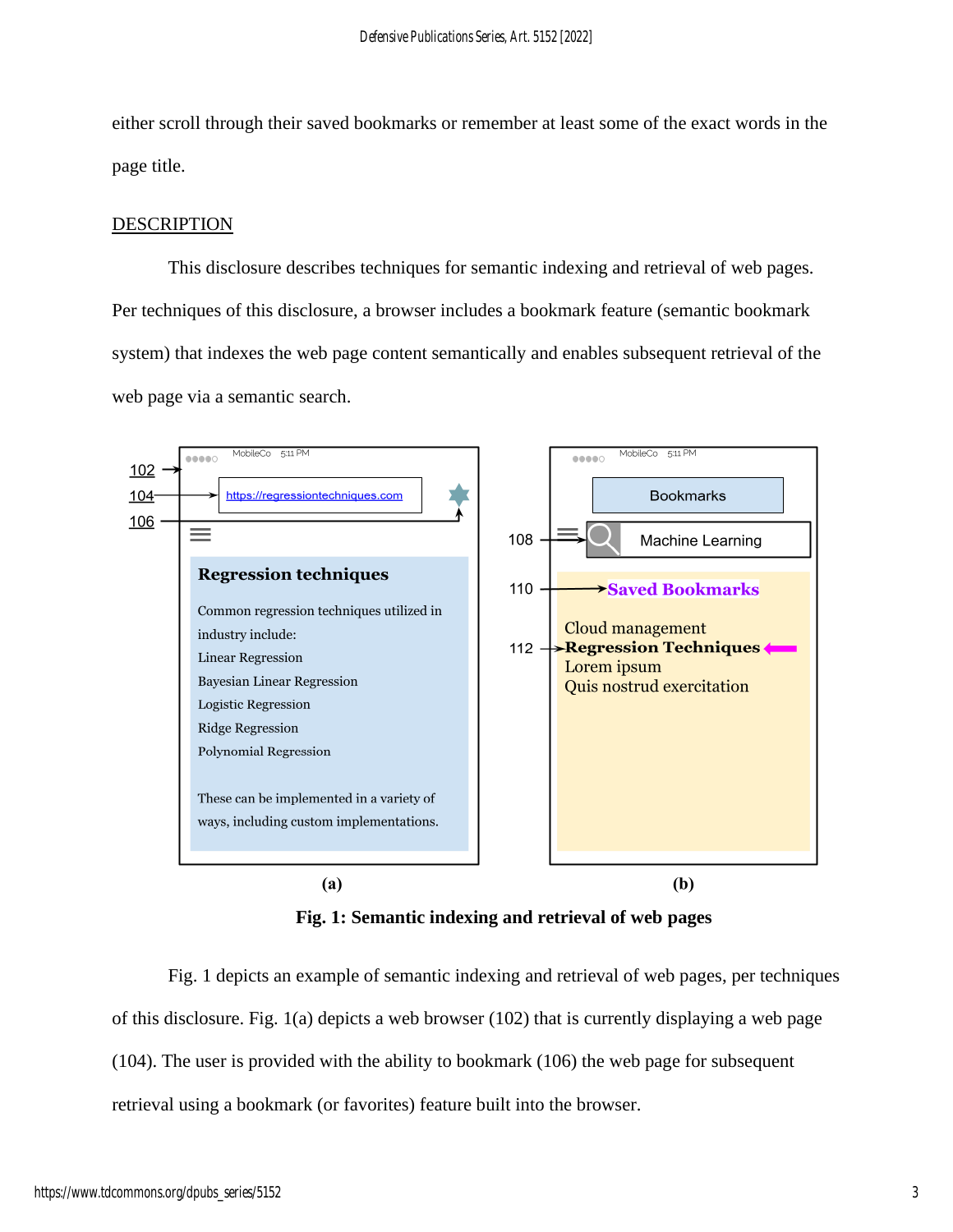Fig. 1(b) depicts subsequent retrieval of the web page by the user. As depicted in Fig. 1(b), the user can access a list of saved bookmarks (110) and select a web page of interest. The user is also provided with the ability to perform a search (108) of the saved bookmarks. Per techniques of this disclosure, semantic search and retrieval is enabled whereby the user can perform a keyword search and retrieve web page(s) of interest from the saved bookmarks. In this illustrative example, a web page with the title "Regression techniques" is retrieved and highlighted to the user based on the search query "Machine Learning," which is semantically associated (linked) with the content of the web page, even without a match to the exact words.



**Fig. 2: Workflow for semantic indexing and retrieval of web pages**

Fig. 2 depicts example methods for the semantic indexing (200) and retrieval (250) of web pages, per techniques of this disclosure. User input to bookmark a web page is received (210). A content extraction model is applied (220) to extract the content of the web page. The extracted content is semantically indexed, linked with the corresponding uniform record locator (URL), and stored (230). During retrieval, a user search query is received (260). A search is performed on the saved bookmarks. Using the semantic index, URLs corresponding to the user search query are retrieved (270) and are provided (280) to the user.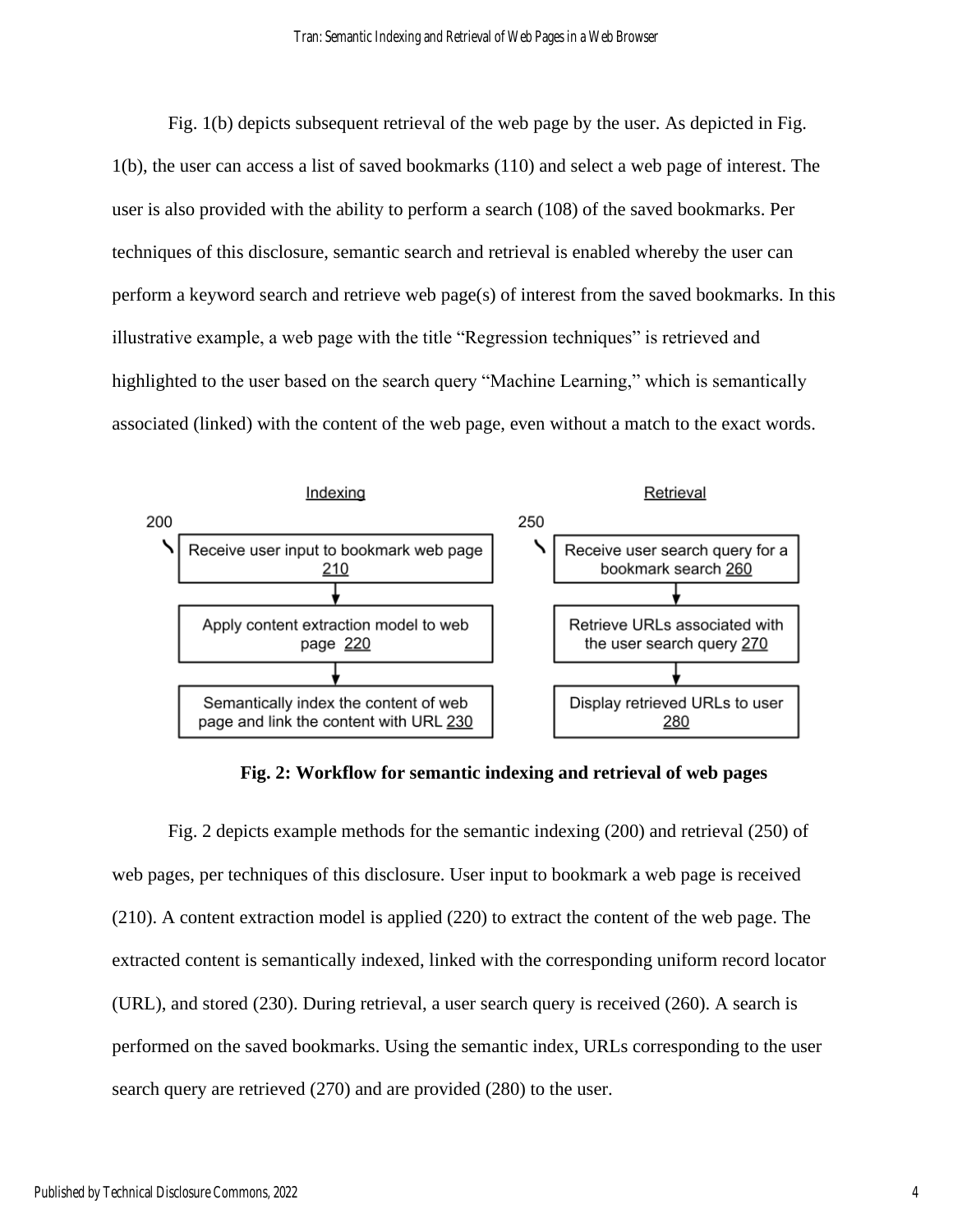Indexing the contents of bookmarked web pages and retrieval based on semantic matching enables retrieval of bookmarks that include content semantically linked to the search query. This eliminates the necessity for the user to enter a query that includes word(s) that are explicitly included in the title or content of the bookmarked web page.

Further to the descriptions above, a user is provided with controls allowing the user to make an election as to both if and when systems, programs, or features described herein may enable the collection of user information (e.g., information about a user's bookmarks, browser settings, or a user's preferences), and if the user is sent content or communications from a server. In addition, certain data are treated in one or more ways before it is stored or used so that personally identifiable information is removed. For example, a user's identity is treated so that no personally identifiable information can be determined for the user. Thus, the user has control over whether and what information is collected about the user, how that information is used, and what information is provided to the user.

#### **CONCLUSION**

This disclosure describes techniques for semantic indexing and retrieval of web pages. Per techniques of this disclosure, a web browser includes a semantic bookmark system that indexes the web page content and enables subsequent retrieval of the web page via a semantic search. A content extraction model is applied to extract the content of a web page that is bookmarked. The extracted content is semantically indexed, linked with the corresponding uniform record locator (URL), and stored. During web page content retrieval, bookmarks corresponding to a user search query are retrieved and provided to the user. Semantic indexing and retrieval enables users to retrieve a web page that includes content semantically linked to the

5